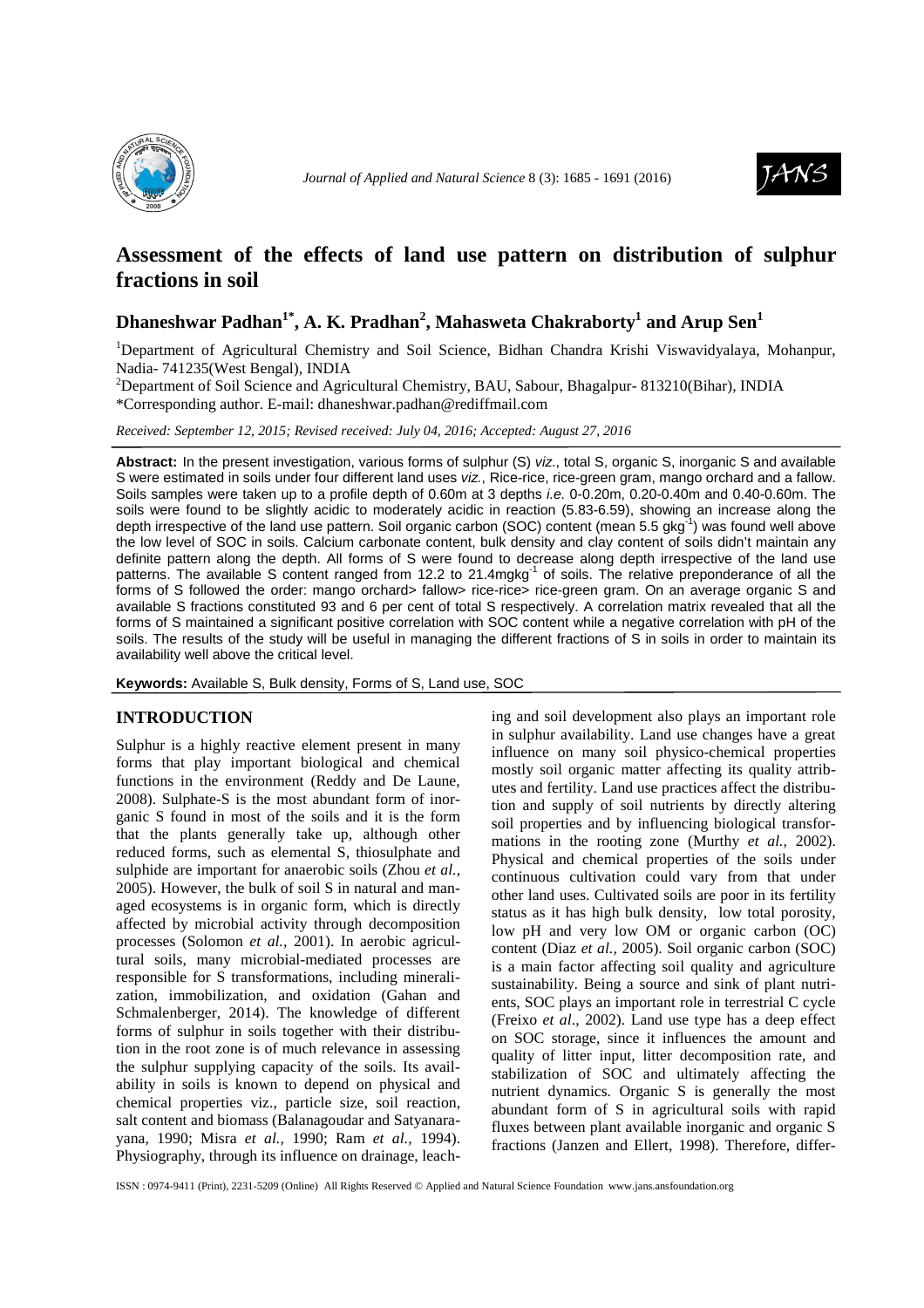ent pools need to be assessed to evaluate soil S dynamics and the effects of plants on its availability.

Although inorganic sulphate generally makes up less than 5% of the sulphur present in agricultural soils, this does not mean that these soils contain limiting amounts of total sulphur. Most of the sulphur in soil (>95% of total sulphur) is bound to organic molecules, and is therefore not directly plant-available. This organic sulphur is present as a heterogeneous mixture partly as microbial biomass or partly in the soil organic matter which needs to be converted to sulphate form prior to its uptake by plants. A number of studies have shown that organic S contributes significantly to plant S uptake through the process of mineralization (Blum *et al.,* 2013) and as such the process of mineralization of organic S is mediated by a combination of microbial and enzyme (sulfatase) activities (Zhao *et al.,* 1996). The changes in management practices imposed on agricultural lands and also the different land use pattern may influence such process (Janzen and Ellert, 1998). We may hypothesize that the various land use patterns may have an influence on the physic-chemical properties of soil and also on the transformation of various pools of sulphur along the soil depth which may form the basis for scheduling a sound fertilization program. In this backdrop, the objective of the present study was to investigate the effects of different land-use patterns on the amounts and forms of S.

## **MATERIALS AND METHODS**

**Description of study area:** The study was conducted in Saharapali village, located in Bargarh district of Odisha. The site is located at  $21^033'N$  and  $83^062'E$ which is 15 km away from the city. Four land uses were chosen for this study and these were Rice-Rice, Rice-Green gram, Mango orchard and Fallow belonging to the soil order Inceptisol. The annual rainfall of the area is around 1350 mm and the prevailing temperature around  $30-35^{\circ}$ C.

**Land use selection and soil sampling:** Soil samples were collected from four land uses (Rice-rice, ricegreen gram, mango orchard and fallow lands) following standard protocols. Land use sites for taking soil samples were selected on the basis of cropping pattern followed and cultivation history. As per the history and management of selected land uses, the crop land has been under cultivation for more than 25 years. The mango orchard and fallow lands are also 30 years old. Representative sampling sites were selected randomly from each land use. Three representative units were selected from each land use and from each unit composite soil samples were collected from ten soil subsamples (points) with three depth i.e. 0-0.2, 0.2- 0.4 and 0.4- 0.6m. The composite soil samples collected from representative land uses with three replications were air dried ground and passed through 0.5mm sieve



**Fig. 1.** *Content of different forms of Sulphur in soils irrespective of land-use.*

for organic carbon determination and 2mm sieve for the analysis of other selected soil physic-chemical properties and different forms of S.

**Soil analysis:** Soil pH was measured in suspension of 1:2.5:: soil: water by the method as described by Jackson (1973). Oxidisable organic carbon of the soil samples were estimated by Walkley and Black method (1934) as described by Jackson (1973). Total sulphur was estimated by the method of acid digestion as described by Arkley (1961), inorganic S was determined by extracting the soils with  $0.01M$  Ca( $H_2PO_4$ )<sub>2</sub>.2H<sub>2</sub>O solution (Fox *et al.,* 1964). Available S in the soil samples was determined by extracting soil with 0.15% CaCl<sub>2</sub> solution (Williams and Steinberger, 1959). All the forms of S were estimated by developing turbidity with BaCl<sub>2</sub> crystal (Chesnin and Yien, 1950). The organic S was calculated as the difference between the total S and inorganic S (Tabatabai and Bremner, 1972b).

**Statistical analysis:** Data were subjected to analysis of variance (ANOVA) with randomized block design using SAS software. Multiple correlation studies were also conducted among the soil parameters and different forms of S.

#### **RESULTS AND DISCUSSION**

#### **Soil physic-chemical properties influenced by land use pattern**

**Bulk density:** The bulk density (BD) of the soils ranged from 1.31 Mg/m3 in the sub-surface (0.4-0.6m) of mango orchard to  $1.57 \text{ Mg/m}^3$  in the mid-surface (0.2-0.4m) of rice-green gram land use. Higher BD values were observed in all the three depths of soils of both rice-rice and rice-green gram land use. This could be possibly because of intensive cultivation usually followed in submerged rice cultivation which increases the penetration resistance and the BD values a whole. Whereas in case of mango orchard and fallow land use, the soils had comparatively lower BD values. Addition of organic matter results in improving the soil physical conditions making the soils more porous and well structured, which ultimately reduces the BD values. Cultivated lands tend to have higher soil bulk densities (Matano *et al.,* 2015).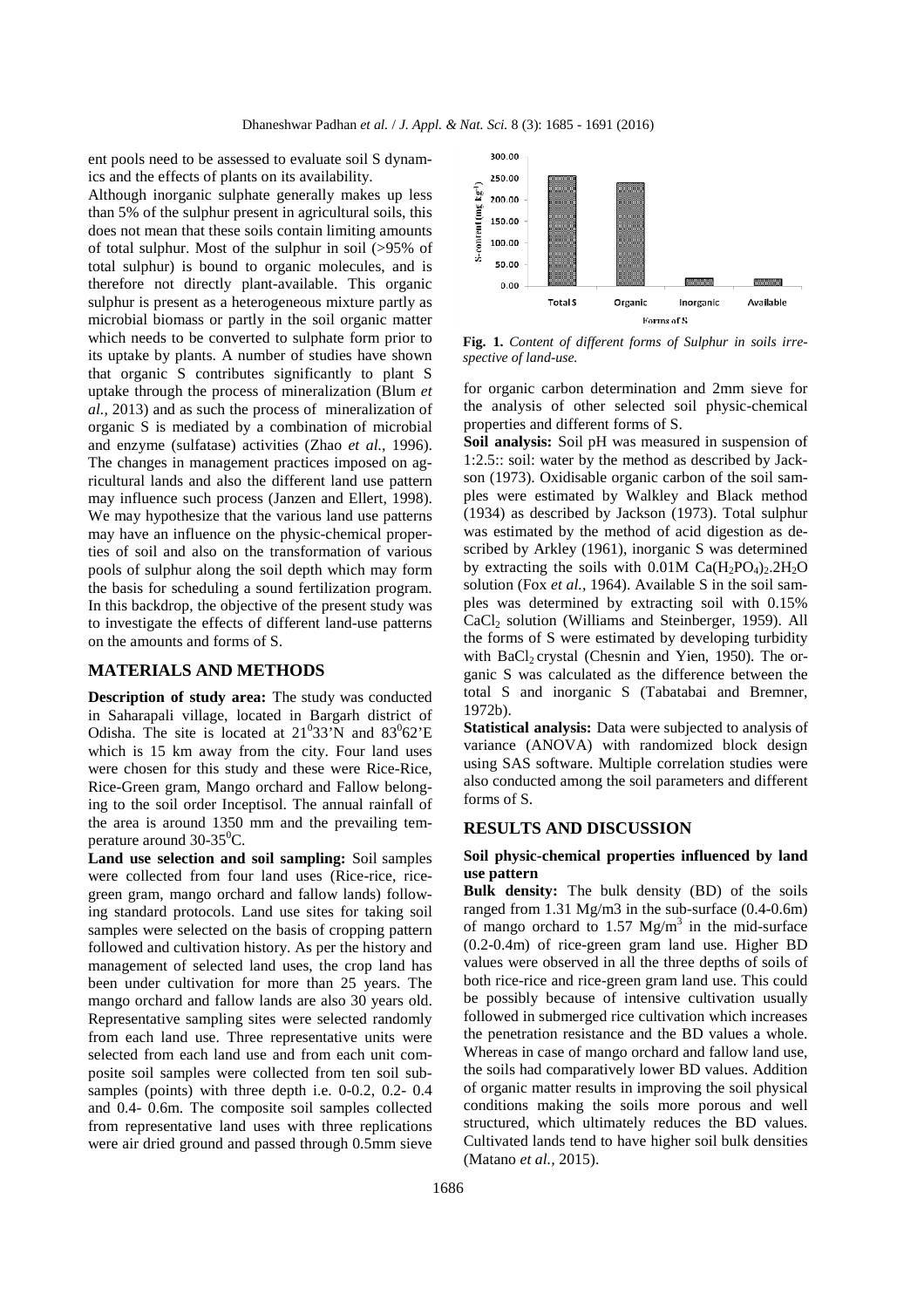



**Fig. II.** *Depth-wise distribution of different forms of Sulphur under different land-use.* 

**Soil pH:** Soil pH was significantly (P<0.01) affected by the interaction of land use and soil depth, where the highest pH (6.6) was observed in the sub-surface layer (0.4- 0.6m) of fallow land and lowest on the surface layer (0- 0.2m) of orchard land use (Table 1). It seems that the soils were slightly acidic to moderately acidic in nature. Both the surface and mid-surface soil layer of orchard land use had same pH value. In general an increase in pH of soil was noticed along the soil depth irrespective of the land use. This could be due to continuous removal of bases from the surface layer to lower layer through percolating water. Continuous removal of basic cations by harvested crops and animal grazing on the surface layer of cultivated and grazing

land respectively may lower the soil pH (Habtamu *et al*., 2014). Comparatively lower pH values were observed in the mango orchard land use. This was because of the organic acids produced during the decomposition of fallen leaf litters. Such effects were more pronounced in the surface layer or to certain extent in the mid-surface soil layer than sub-surface soil layer. **Soil organic carbon:** Soil organic carbon content was highly affected by the variation in land use pattern. Soil organic carbon content (g  $kg^{-1}$ ) ranged from 3.2-9.2 with mean of 5.5 g  $kg^{-1}$  of soil. It maintained highly significant correlation with all the forms of sulphur indicating its close association in the allocation of

forms of S in soils (Table 2). The result was in line

| <b>Land use</b>   | Depth<br>(m) | pН     | Organic carbon<br>$(g \, kg^{-1})$ | CaCO <sub>3</sub> content<br>$(g \, kg^{-1})$ | <b>Bulk Density</b><br>$(g \text{ cm}^3)$ | <b>Clay content</b><br>$(gkg^{-1})$ |
|-------------------|--------------|--------|------------------------------------|-----------------------------------------------|-------------------------------------------|-------------------------------------|
| <b>Rice-rice</b>  | $0 - 0.2$    | 6.26   | 5.7                                | 31.3                                          | 1.52                                      | 250                                 |
|                   | $0.2 - 0.4$  | 6.34   | 4.5                                | 28.9                                          | 1.54                                      | 270                                 |
|                   | $0.4 - 0.6$  | 6.43   | 4.4                                | 32.5                                          | 1.48                                      | 260                                 |
| Rice-green gram   | $0 - 0.2$    | 6.06   | 4.8                                | 28.9                                          | 1.47                                      | 230                                 |
|                   | $0.2 - 0.4$  | 6.19   | 3.4                                | 27.5                                          | 1.57                                      | 220                                 |
|                   | $0.4 - 0.6$  | 6.33   | 3.2                                | 29.6                                          | 1.51                                      | 210                                 |
| Mango orchard     | $0 - 0.2$    | 5.83   | 9.2                                | 25.6                                          | 1.39                                      | 230                                 |
|                   | $0.2 - 0.4$  | 5.83   | 8.6                                | 29.4                                          | 1.42                                      | 220                                 |
|                   | $0.4 - 0.6$  | 6.04   | 6.9                                | 26.3                                          | 1.31                                      | 220                                 |
| <b>Fallow</b>     | $0 - 0.2$    | 6.08   | 6.1                                | 30.3                                          | 1.48                                      | 210                                 |
|                   | $0.2 - 0.4$  | 6.25   | 5.1                                | 29.7                                          | 1.49                                      | 190                                 |
|                   | $0.4 - 0.6$  | 6.59   | 4.5                                | 35.4                                          | 1.47                                      | 200                                 |
| ANOVA $p$ -values |              |        |                                    |                                               |                                           |                                     |
| Treatment         |              | < 0.01 | < 0.01                             | < 0.01                                        | < 0.01                                    | < 0.01                              |
| Depth             |              | < 0.01 | < 0.01                             | < 0.01                                        | < 0.01                                    | < 0.01                              |
| Treatment* Depth  |              | < 0.01 | $NS^*$                             | < 0.01                                        | < 0.01                                    | < 0.01                              |

**Table 1.** Physic-chemical parameters of soils under different land use patterns.

NS- Non significant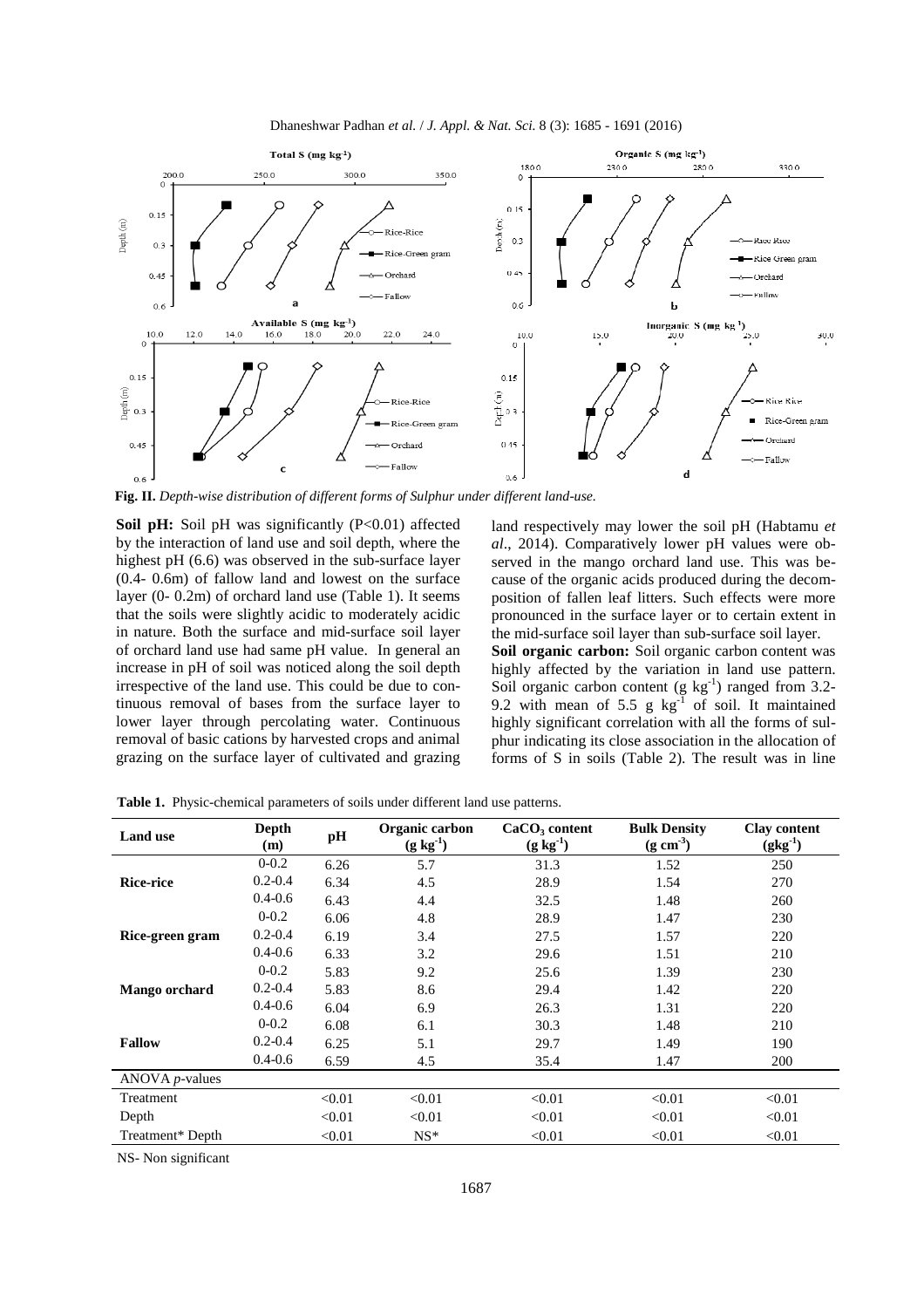with the findings of Habtamu *et al.,* 2014 who reported strong relationship between SOC content and forms of sulphur. In general there was a decline in organic carbon content along the soil depth irrespective of the land use. The possible reason for such type of observation could be the lower recycling of organic residues in the lower layer and also owing to lower microbial activity. The mango orchard land use maintained significantly high amount of SOC as compared to other land use pattern. High amount of leaf litter or living biomass addition could be the reason for such type of observations.

### **Effect of land-use pattern on distribution of different forms of Sulphur along the soil depth**

**Total S:**The total S contents ranged from 212.1 mg kg-<sup>1</sup> to 318.9 mg kg<sup>-1</sup> of soil with a mean value of  $256.6$ mg  $kg<sup>-1</sup>$ , the highest amount of total S being observed in the surface layer (0-0.2m) of orchard plantation and lowest amount in the lower depth (0.40-0.60m) of ricegreen gram land use. Almost similar amount of total S found in the mid-surface and lower surface of Rice-Green gram land use. The total S content of all the four land uses decreased along the soil depth (Fig. 2a). The decrease along the depth in all the four land uses was due to the decrease in organic carbon content indicating a close relationship between the organic carbon content and total S. Total S content was highly significantly correlated ( $p<0.01$ ) with organic S ( $r=0.99**$ ), soil organic carbon  $(r=0.91**)$  indicating that most of the total S is in organic form (Table 2). Solomon *et al.* (2001) reported that bulk of the soil S in natural and managed agro-ecosystem is in organic form. Wakney (2001) reported higher total S in the surface layer of virgin soil which decreased along soil depth due to lower organic matter content. The orchard plantation maintained higher amount of total S among all the land uses possibly because of the addition of enormous amount of organic matter due to leaf fall. The fallow land use also maintained higher amount of total S following the orchard plantation. Fallow land had a higher biomass addition without any perturbation which may lead to higher total S in such soils. Total amount of S in the soil decreased in order of Mango orchard> fallow> rice- rice> rice-green gram. A comparatively lower amount of total S was found in the rice-green gram land use. The rice-rice land use added significant amount of organic matter maintaining

higher total S content compared to rice-green gram land use. Intensive cultivation has resulted higher S removal and depletion in soil (Balsa *et al.,* 1996).

**Organic S:** The major proportion of total S in most agricultural soils is present in organic forms (Janzen and Ellert, 1998; Saggar *et al.,* 1998) mainly because, unlike inorganic  $SO_4^2-S$ , soil organic S is mostly insoluble in water and not susceptible to leaching losses. Organic S is also the dominant S pool in the upper 10 cm of these tropical soils. Its amount varied from 197.8 mg  $kg^{-1}$  in the mid-surface (0.2- 0.4m) of rice-green gram land use to 293.7 mg  $kg^{-1}$  soil in the surface of mango orchard land use. Organic S constituted 93% of the total S. The percentage of organic S in these soils is of similar magnitude as those quoted by Solomon *et al.,* 2001 who reported organic S constitute 95% of total S in natural and managed agro-ecosystem. The organic S content followed the trend of organic carbon content of the soil signifying organic S content is a function of organic matter content of the soil. Probert (1980) reported similar results that the profile of organic S content generally follows the pattern of organic carbon content in soils with soil depth. Table 2 shows that organic S was highly and significantly correlated with SOC  $(r=0.91**)$  indicating close relationship between the two. Padhan (2014) reported strong relationship between SOC and organic S in soils of some long-term experiments. The close association of organic S with SOC in soil is due to the fact that SOM (soil organic matter) provides the major non- leachable reserve of S. SOM content could be taken as a fair indicator of the S status in the soils (Solomon *et al.,* 2001). The higher content of organic S in surface layer of orchard was due to higher addition of biomass. The fallow land use showed similar amounts of organic S possibly because of addition of grass residues without subsequent exposure for oxidation of organic matter. However, in rice-rice and rice-green gram land uses, the organic sulphur content declined due to prolonged cultivation. Habtamu *et al.* (2014) also reported decreasing trend of organic S content along the soil depth. The former maintained comparatively higher amount due to higher biomass addition than the latter. **Available S:** The available S content of soil is a function of mineralization of organic S. Mineralization of organic S depends upon many factors and it varies from land use to land use and also the type of crop

**Table 2.** Correlation matrix between pH, organic carbon and different forms of sulphur.

|                | рH         | <b>Organic Carbon</b> | <b>Total S</b> | Organic S | <b>Available S</b> | Inorganic S |
|----------------|------------|-----------------------|----------------|-----------|--------------------|-------------|
| pH             |            |                       |                |           |                    |             |
| Organic Carbon | $-0.758**$ |                       |                |           |                    |             |
| Total S        | $-0.630**$ | $0.919**$             |                |           |                    |             |
| Organic S      | $-0.608**$ | $0.910**$             | $0.999**$      |           |                    |             |
| Available S    | $-0.794**$ | $0.922**$             | $0.943**$      | $0.934**$ |                    |             |
| Inorganic S    | $-0.778**$ | $0.945**$             | $0.951**$      | $0.939**$ | $0.971**$          |             |

\*\*Correlation is significant at the 0.01 level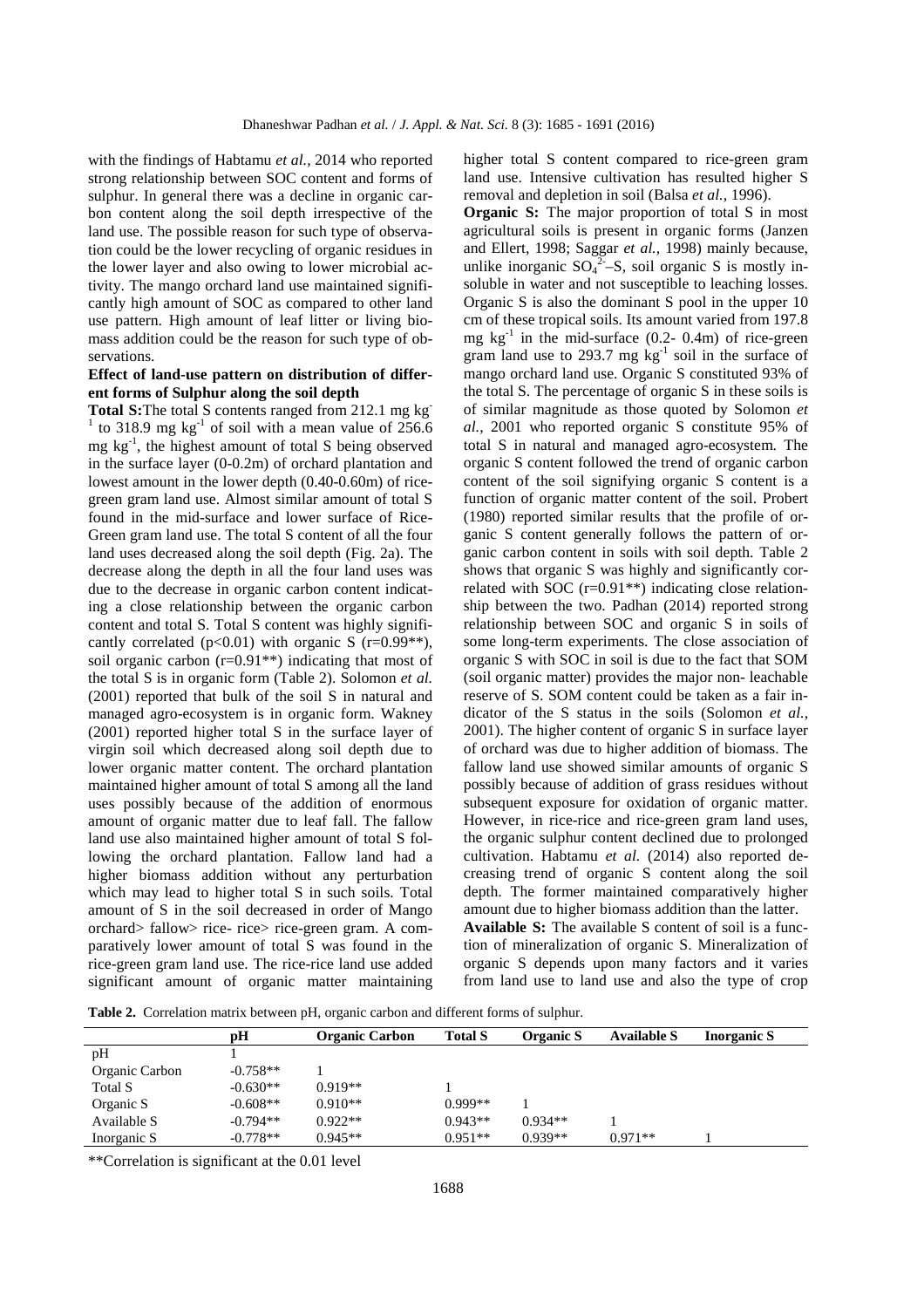species in a particular land use. The highest amount of available S was noticed in the surface layer of orchard soil and the lowest amount in the lower depth (0.4- 0.6m) of rice-green gram land use (Fig. 2c). The highest availability of S in orchard land use was due to higher mineralization of organic S as the microbial activity in this case is more pronounced owing to higher biomass addition. This also revealed that the orchard land use is more efficient in mineralizing the organic S to inorganic sulphate among all the land uses. The available S content in rice-rice and ricegreen gram land use was lower because continuous cropping removed greater amount of S. Intensive cultivation results higher S removal and depletion in soil (Balsa *et al.,* 1996). Irrespective of all the four land uses, the available S content declined along the depth (Fig. 2c). The possible reason for such type of occurrence may be due to lower rate of mineralization in the lower depth owing to slower microbial activity because of lack of carbon source and aeration status compared to surface where microbial activity is more pronounced than the former. Available S was significantly and positively correlated with SOC content and showed significant negative correlation with the pH of soils. This positive correlation with SOC content revealed that available S content in soil is a function of organic matter content of the soil. These results are in accordance with those of Kotur and Jalali (2008), Basumatary *et al.,* 2010 and Javed *et al.,* 2014. They reported strong positive relationship of available S with SOC content indicating SOC is the regulating factor for availability of S in soil. Available S existed in a state of dynamic equilibrium with other forms of S which can be evident from the significant positive correlation with all forms of S (Table 2). Sharma and Jaggi (2001) and Javed *et al.* (2014) reported significant positive correlation among the different forms of S.

**Inorganic S:** Sulphate  $(SO_4^2)$  is the main inorganic form of S present in most soils, although some reduced S forms (*e.g*., elemental S, thiosulfate or sulfide) may be present in soils under predominantly anaerobic conditions (Biederbeck, 1978; Kowalenko, 1993a). Since the reduced S forms are transitory in aerobic soils and their concentrations are usually negligible (Biederbeck, 1978; Janzen and Ellert, 1998), in the present study inorganic S was estimated from the solution and adsorbed  $SO_4^2$ . The inorganic S mainly occurs in form of sulphate-sulphur which is readily available to plants. But certain amount of sulphur that is co-precipitated with calcium or barium carbonate constitutes a significant fraction of inorganic S. The inorganic  $SO_4^2$ ranged from 13.9 mg  $kg^{-1}$  to 25.2 mg  $kg^{-1}$  soil with mean value of 18.1 mg  $kg^{-1}$  of soil. On an average it constituted 7.0% of the total S content of soil. The inorganic S showed a depth-wise decrease along the soil profile (Fig. 2d). The decrease is more pronounced in the rice-green gram land use. This decrease may be

due to continuous cropping without addition of S from external sources. The orchard and fallow land uses maintained higher amount of inorganic S due to higher rate of mineralization having pronounced microbial activities.

**Correlation between pH, organic carbon and different forms of sulphur:** Forms of sulphur showed significant correlation with pH and soil organic carbon (SOC) content of soil. All the forms of S (total S, organic S, inorganic S and available S) and SOC showed significant negative correlation with pH of the soil. Soil organic carbon maintained significant positive correlation with all forms of S. Das *et al.* (2011) and Dhamak *et al.* (2014) also reported significant positive correlation of SOC with different forms of S. The negative relationship between pH and forms of S may be due to the presence of  $H^+$  and OH $^-$  in the soil complex which binds the  $SO_4^2$  ions rendering it unavailable (Borkotoki and Das, 2008). Total S maintained significant positive correlation with all forms of S indicating a state of dynamic equilibrium in the soil. Similar positive relationship among various forms of sulphur was earlier reported by Tripathi *et al*., (2000); Das *et al*., (2012) and Javed *et al.,* (2014). Correlation studies (Table 2) indicated that organic S maintained a high significant correlation with SOC content indicating that SOC is the main source of organic S. Reports were there also regarding the strong association of organic S and SOC content of soils (Borkotoki and Das, 2008; Javed *et al.,* 2014 and Dhamak *et al.,* 2014).

## **Conclusion**

All the four land-use patterns considered in the present study showed a significant depletion in content of forms of S with soil depth. The reduction is associated with a decline in organic carbon content of the soil. Organic S was the dominant S fraction constituting the highest proportion of total S. Soils of mango orchard and fallow land use maintained a higher content for all the forms of S compared to the rice-rice and rice-green gram system. Thus it can be concluded that sulphur availability is a function of soil organic matter (SOM) content and pH, and is highly influenced by the land use patterns. If the current rate of organic matter depletion and man-made perturbation continues, widespread S deficiency might occur in the near future, since SOM is a major source of S. Measures have to be designed for replenishment and subsequent maintenance of soil S stock, to ensure sustainable crop production and maintain the available S status of soil above the critical limit for a longer period of time.

#### **ACKNOWLEDGEMENTS**

The corresponding author wishes to acknowledge the coauthors for their continuous help in preparing this manuscript and also for their help during the course of this study.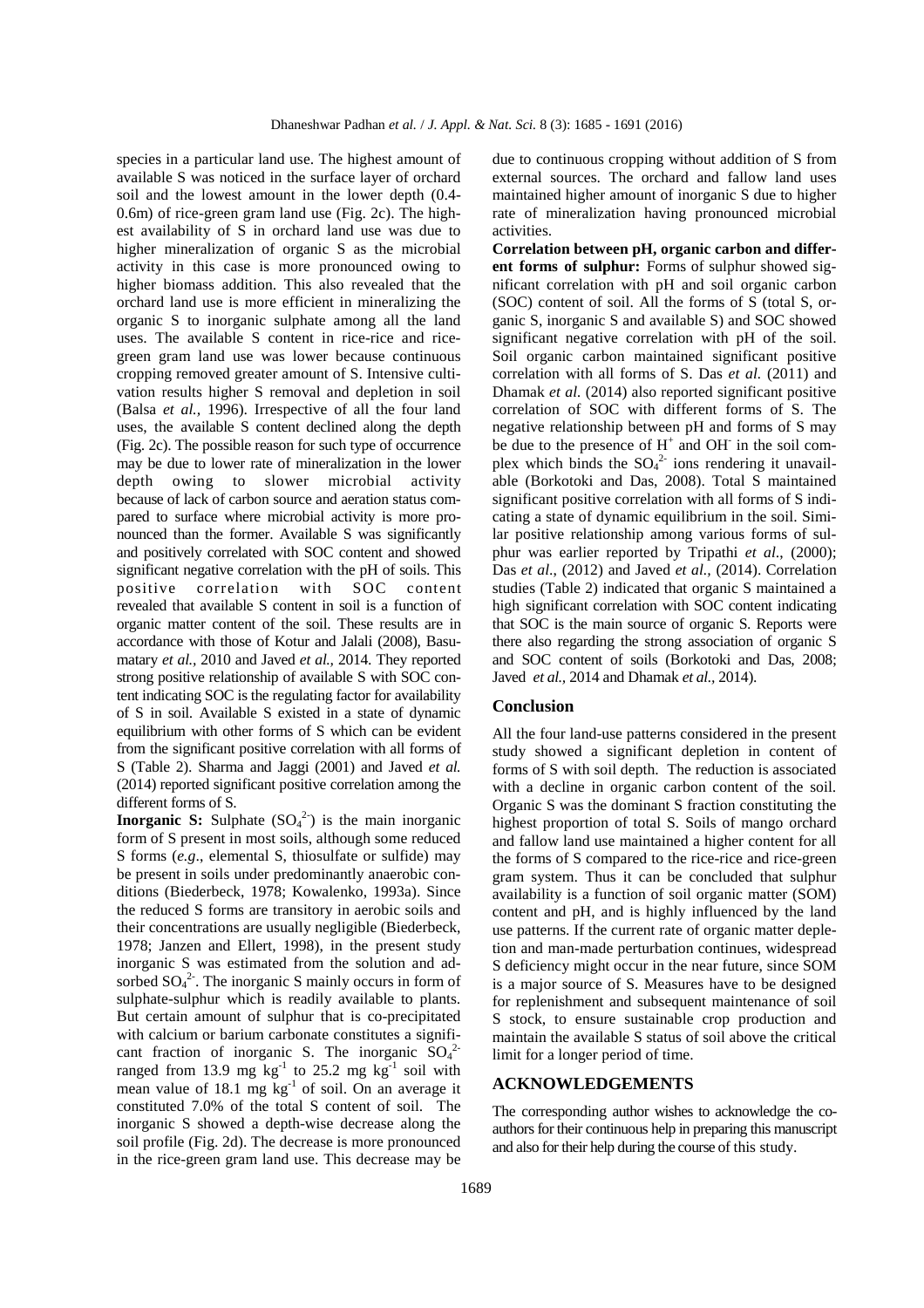## **REFERENCES**

- Arkley, T.H. (1961). Sulphur compounds of soil systems. Ph.D. Dissertation University of California, Berkley.
- Balanagoudar, S.R. and Satyanarayana, T. (1990). Depth distribution of different forms of Sulphur in Vertisols and Alfisols. *Journal Indian Society of Soil Science.* 38: 634-640.
- Balsa, M.E., Serrao, M.G., Martins, M.M., Castelo-Branco, M.A., Gusmao, M.R. and Fernandes, M.L. (1996). Effects of Pyrite Residue Amendment on Sulfur Availability in a Calcareous Soil Cropped with Sown Pasture in Fertilizers and Environment C. Rodriguez-Barrueco, editor. Kluwer academic Publ., Printed in the Netherlands. pp 453-455.
- Basumatary, A., Das, K.N. an Borkotoki, B. (2010). Interrelationships of sulpur with soil properties and its availability index in some rapessed-growing Inceptisols of Assam. *Journal of the Indian Society of Soil Science*. 58:394-402.
- Biederbeck, V.O. (1978). Soil organic sulfur and fertility. In: Schnitzer, M., Khan, S.M. ŽEds.., Soil Organic Matter. Elsevier, Amsterdam, pp. 273–310.
- Blum, S. Ch., Lehmann, J., Solomon, D., Caires, E.F. and Alleon, L.R.F. (2013). Sulfur forms in organic substrates affecting S mineralization in soil. *Geoderma*.200 –201: 156–164. DOI: http://dx.doi.org/10.1016/ j.geoderma.2013.02.003.
- Borkotoki, B. and Das, K.N. (2008). Forms of sulphur and their relationship with soil roperties in Entisols, Inceptisols and Alfisols of Assam. *Journal of the Indian Society of Soil Science.* 56:186-191.
- Chesnin, L. and Yien, C.H. (1950). Turbidimetric determination of available sulphates. *Soil Science Society of America Proceedings.* 15: 149-151.
- Das, K.N., Basumatari, A. and Borkotoki, B. (2012). Forms of sulphur in some rapeseed-growing soils of Assam. *Journal of the Indian Society of Soil Science*. 60: 13 – 19.
- Das, K.N., Basumatary, A. and Borkotoki, B. (2011). Interrelationship of forms of sulphur with its availability indices and soil properties in Entisols of Assam. *Journal of the Indian Society of Soil Science*. 59:134-140.
- Dhamak, A.L., Meshram, N.A. and Waikar, S.L. (2014). Comparative Studies on Dynamics Soil Properties and Forms of Sulphur in Oilseed Growing Soils of Ambajogai Tahsil of Beed District. *IOSR Journal of Agriculture and Veterinary Science*. 7(12):98-102.
- Fox, R.L., Olsen, R.A. and Rhoades, H.F. (1964). Evaluation of sulfur status of soils by plant and soil tests. *Soil Science Society of America Proceedings*. 28: 243-246.
- Freixo, A.A., Machado, P.L., Santos, H.P., Silva, C.A. and Fadigas, F.S. (2002). Soil organic carbon and fractions of a Rhodic Ferralsol under the influence of tillage and crop rotation systems in southern Brazil. *Soil & Tillage Research*. 64:221-230.
- Gahan, J. and Schmalenberger, A. (2014). The role of bacteria and mycorrhiza in plant sulfur supply. *Frontier in Plant Science*.5 (723): 1-7.
- Habtamu, A., Heluf, G., Bobe, B. and Enyew, A. (2014). Fertility Status of Soils under Different Land uses at Wujiraba Watershed, North-Western Highlands of Ethiopia. *Agriculture, Forestry and Fisheries*. 3(5):410-

419.

- Jackson, M.L. (1973). Soil chemical Analysis. Prentice Hall of India Private Limited, New Delhi.
- Janzen, H.H. and Ellert, B.H. (1998). Sulfur dynamics in cultivated temperate agroecosystems. In: Maynard, D.G. ŽEd.., Sulfur in the Environment. Dekker, New York, pp. 11–43.
- Javed, A., Sandeep. S. and Katiyar, D.K. (2014). Forms of sulphur in Wheat growing soils of Agra district of Uttar Pradesh. *Annals of Plant and Soil Research.* 16(2): 148- 150.
- Kotur, S. and Jalali, V.K. (2008). Forms of sulphur and their relationship in soils of different agro climatic zones of Jammu region. *Journal of the Indian Society of Soil Science.* 56: 306 – 312.
- Kowalenko, C.G. (1993a). Extraction of available sulfur. In: Carter, M.R. ŽEd.., Soil Sampling and Methods of Analysis. Lewis Pub., Boca Raton, FL, pp. 65–74.
- Matano, A.S., Kanangire, C.K., Anyona, D.N., Abuom, P.O., Gelder, F.B., Dida, G.O., Owuor, P.O. and Ofulla, A.V.O. (2015). Effects of Land Use Change on Land Degradation Reflected by Soil Properties along Mara River, Kenya and Tanzania. *Open Journal of Soil Science*. 5: 20-38.
- Misra, U.K., Das, C.P. and Mitra, G.N. (1990). Forms of sulphur in some soils of Orissa in relation to relevant soil' properties. *Journal of Indian Society of Soil Science*. 38: 61-69.
- Murthy, D., Kirschbaum, M.U.F., McMurtrie, R.E. and McGilvray, H. (2002). Does conversion of forest to agricultural land change soil carbon and nitrogen? A review of the literature. *Global Change Biology.* 8: 105 –123.
- Padhan, D. (2014). Sulphur fractions in soils of long-term experiments with various management practices and cropping systems under different agro-ecological zones of India. M.Sc Thesis pp. 1-70.
- Probert, M.E. (1980. Sulfur in Australia". In: Freney JR, Nicholson AJ (eds), Australian Academy of Science, Canberra. pp. 158-169.
- R Diaz, M., Buenob, J., Gonza´lez-Prietoa, S.J. and Carballasa, T. (2005). Cultivation effects on biochemical properties, C storage and 15N natural abundance in the 0-5 cm layer of an acidic soil from temperate humid zone. *Soil and Tillage Research*.84: 216-221.
- Ram, M. and Diwedi, K.N. (1994). Delineation of sulphur deficient soil groups in central alluvial tract of Uttar Pradesh. *Journal of Indian Society of Soil Science.* 42: 284-286.
- Reddy, K.R. and DeLaune, R.D. (2008). Biogeochemistry of Wetlands: Science and Applications. CRC Press, Boca Raton, FL. pp. 447-454.
- Saggar, S., Hedley, M.J.and Phimsarn, S. (1998). Dynamics of Sulfur transformations in grazed pastures. In: Maynard, D.G. ŽEd.., Sulfur in the Environment. Dekker, New York, pp. 45–94.
- Sharma, R.K. and Jaggi, R.C. (2001). Relationships of forms and availability indices of sulphur with properties of soils of Kangra, Himachal Pradesh. *Journal of the Indian Society of Soil Science.* 49: 698 – 702.
- Solomon, D., Lehmann, J., Tekalign, M., Fritzsche, F. and Zech, W. (2001). Sulfur fractions in particle-size separates of the sub-humid Ethiopian highlands as influ-